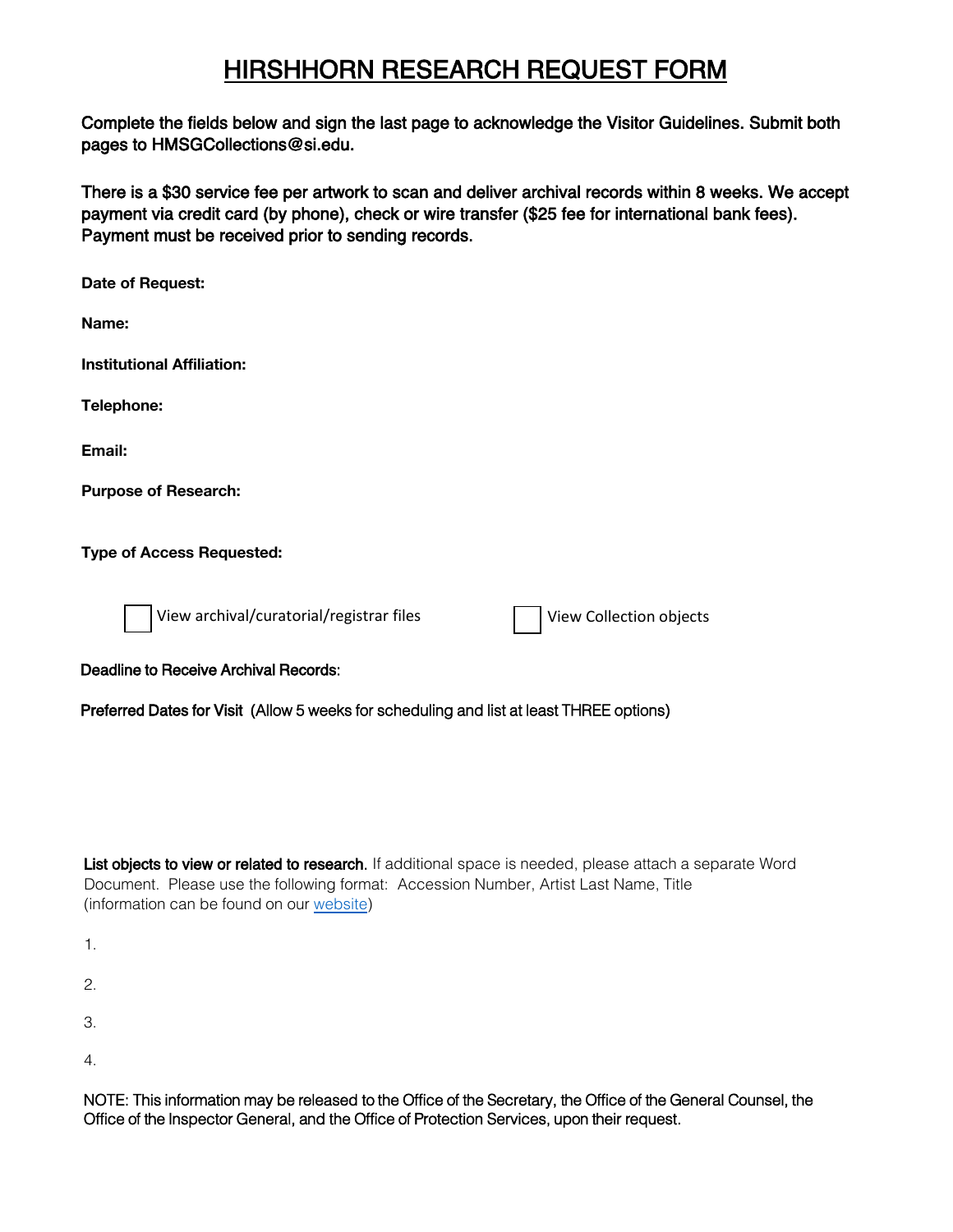## **SERVICE FEES PAYMENT**

## **INVOICE INFORMATION:**

**Name**:

**Museum/Affiliation**:

**Mailing Address**:

**E-Mail**:

**Credit Card Payments** are accepted via fax or by phone to the **Digital Asset Manager.** Fax forms by request. *Please note, due to the ongoing Covid pandemic, most staff are working remotely. Scheduled phone payments are preferred.* Fax: **202-312-1995**

Phone: **202-633-2804** 

Make **Checks** payable to **Hirshhorn Museum and Sculpture Garden**. Send to:

Attention: **Research Services Hirshhorn Museum and Sculpture Garden P.O. Box 37012 MRC 355 Washington D.C. 20013-7012**

**Wire Transfer** bank information is available by request. A **\$25 Bank Fee** will be added to **international** wire transfers.

| <b>PAYMENT METHOD</b> |                                                                |
|-----------------------|----------------------------------------------------------------|
| <b>Credit Card</b>    | <b>Wire Transfer</b> (Domestic)                                |
| <b>Check</b>          | <b>Wire Transfer</b> (International, additional \$25 Bank Fee) |